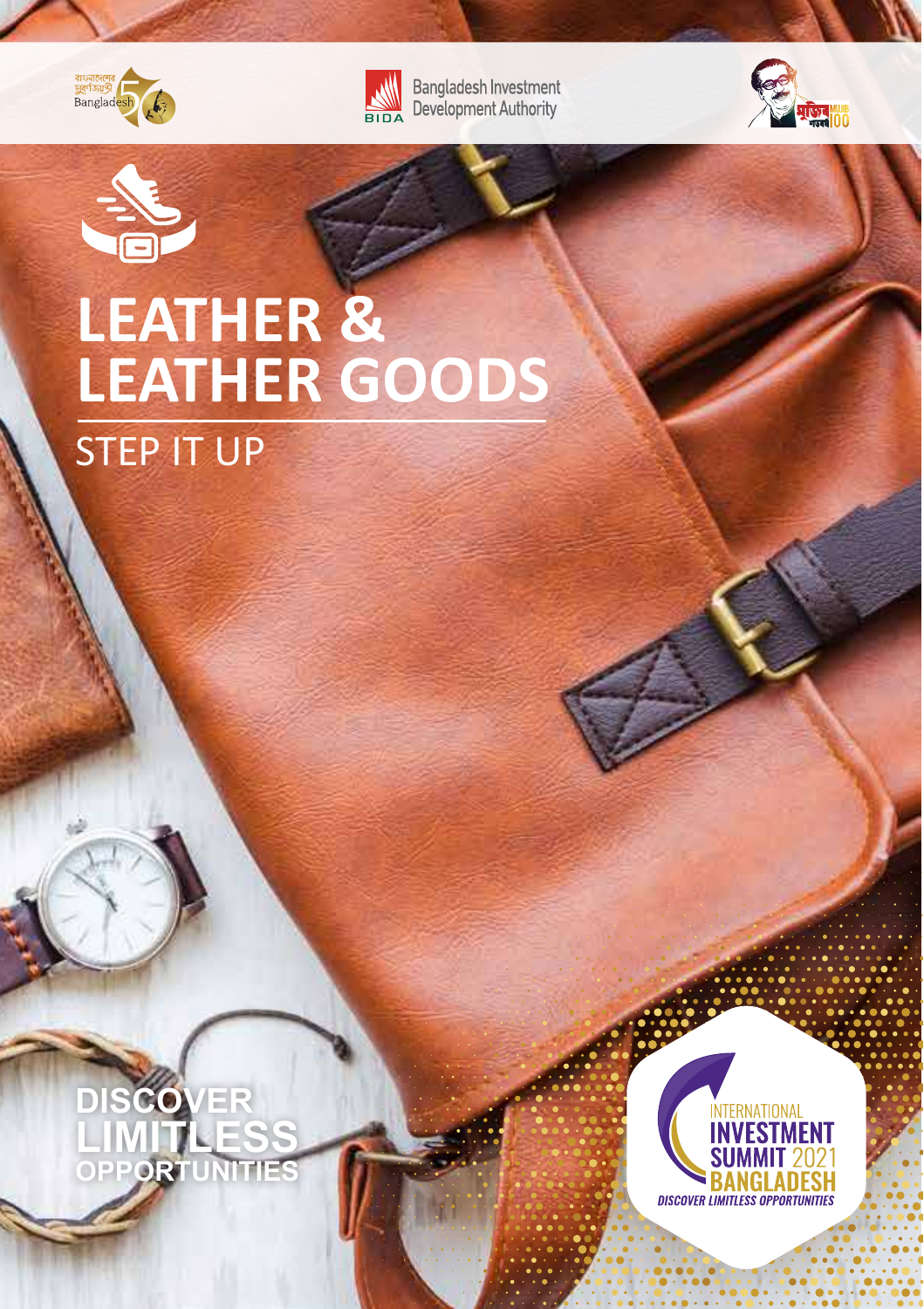# **ABOUT BANGLADESH**

- Strategic hub in South Asia linking India, China, and ASEAN countries
- 5-year GDP growth at a CAGR of 7%, one of the fastest growing economies in the world
- 41st largest economy, poised to become the world's 25th largest economy by 2035
- 10.5% annual growth in country's middle & affluent class population, projected to reach 34 million by 2025

## **ACCOLADES & CREDENTIALS**

- A 'Next-11' country, Bangladesh is poised to become one of the largest economies of the 21st century, according to Goldman Sachs
- Credit rating of BB- by Standard & Poor in 2021 indicates long-term stability
- As per JETRO survey on Business Conditions of Japanese Companies, 70% of surveyed firms present in Bangladesh want further 'expansion'

#### **LEATHER & LEATHER GOODS SECTOR AT A GLANCE**

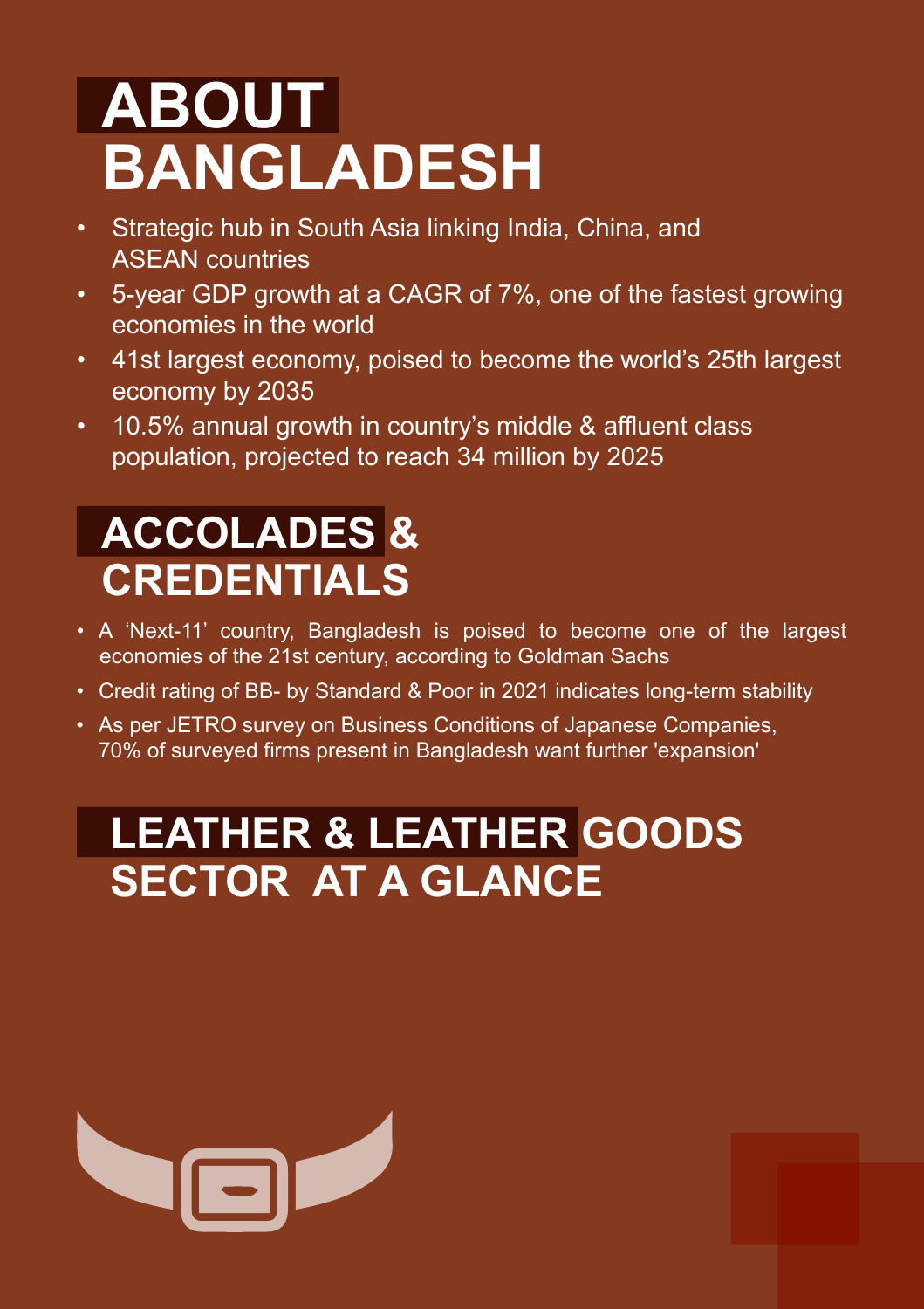#### **LEATHER & LEATHER GOODS SECTOR AT A GLANCE**



Leather and leather goods sector is Bangladesh's **second largest export earner** after apparels



Global market size **USD 241 billion**

Domestic market **USD 3 billion**, CAGR of 5% from 2014 to 2020



Bangladesh accounts for 3% share in the global leather and leather goods market

Nearly **60% of annual output** is exported



Bangladesh's footwear market is **growing at 10-15% per annum** and per capita consumption has increased to 3 pairs from 1.7 pairs



Large **domestic raw material** base, especially cow and goat hide . . . . . . . . . . . . . .

**Environmentally sustainable production** of processed rawhide and leather products



**Immense backward linkage potential** 

**250+** tanners **3500+** small and medium manufacturing units **90+** large manufacturers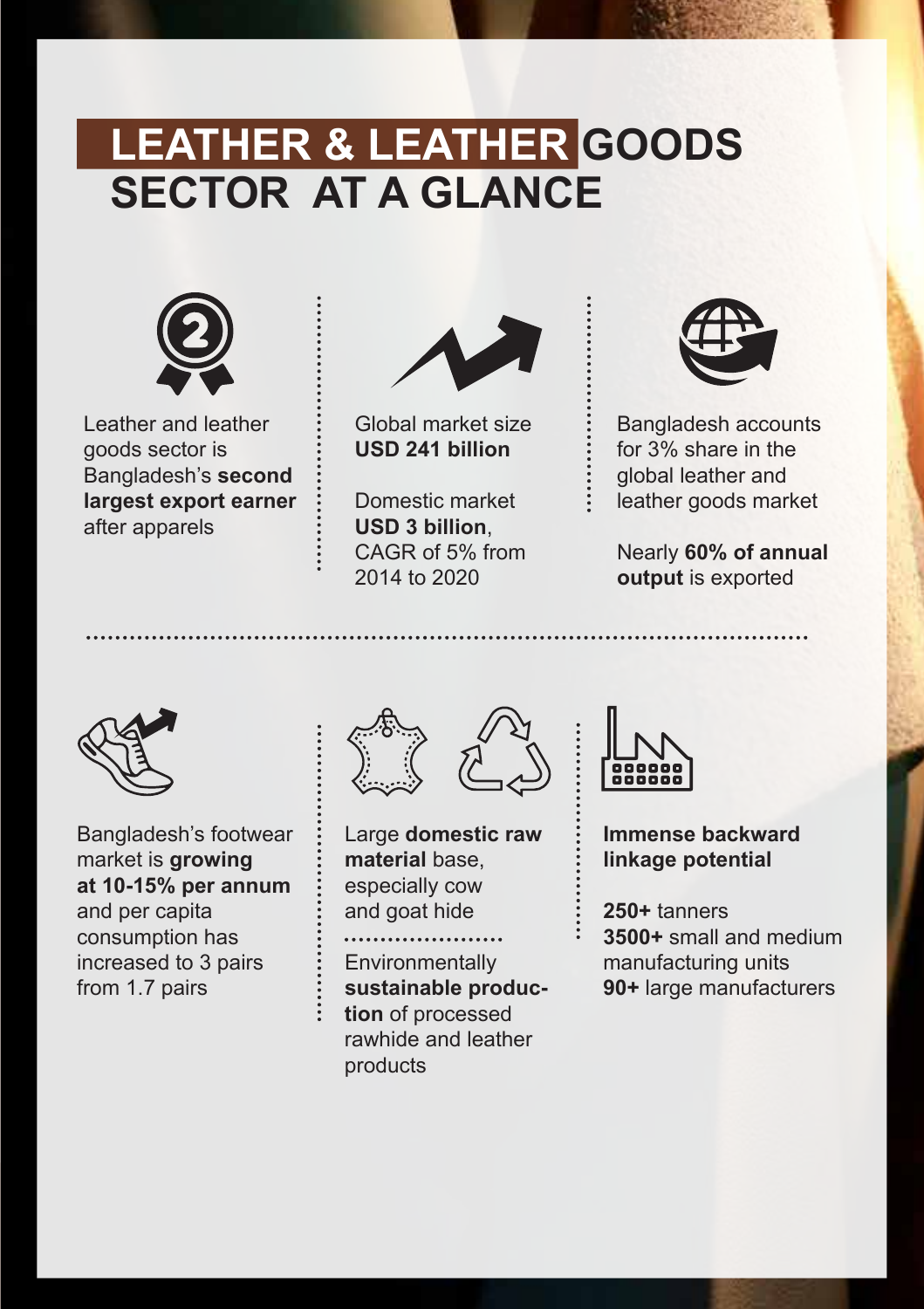#### **DEMAND DRIVERS**



**Growing Middle class purchasing power: By 2025, 30 to 40 million people** will join middle income class and another 30 million will reach emerging middle class



**Demand from export markets:** Growth of the footwear industry **increased to 60.90%** of total sectoral export earnings in FY 2017-18 from 36.64% in FY 2007-08

## **GROWTH DRIVERS**

- Availability of skilled and affordable workforce, which is growing by nearly 2 million every year.
- Duty/quota free access to countries such as EU, UK, Japan, Canada, Russia and Australia.
- Availability of linkage and support industries since there are 250+ tanners, 3500+ small & medium manufacturing units and 90+ large manufacturers.
- Three industrial estates dedicated for leather and tannery industries being set-up by the government in Rajshahi, Savar and Chattogram.
- Top priority sector in the Export Policy and National Industrial Policy 2016 because of the potential for high value addition, significant growth and employment opportunities.
- Wide range of incentives to boost export earnings addressed in Leather and Leather Products Development Policy 2019.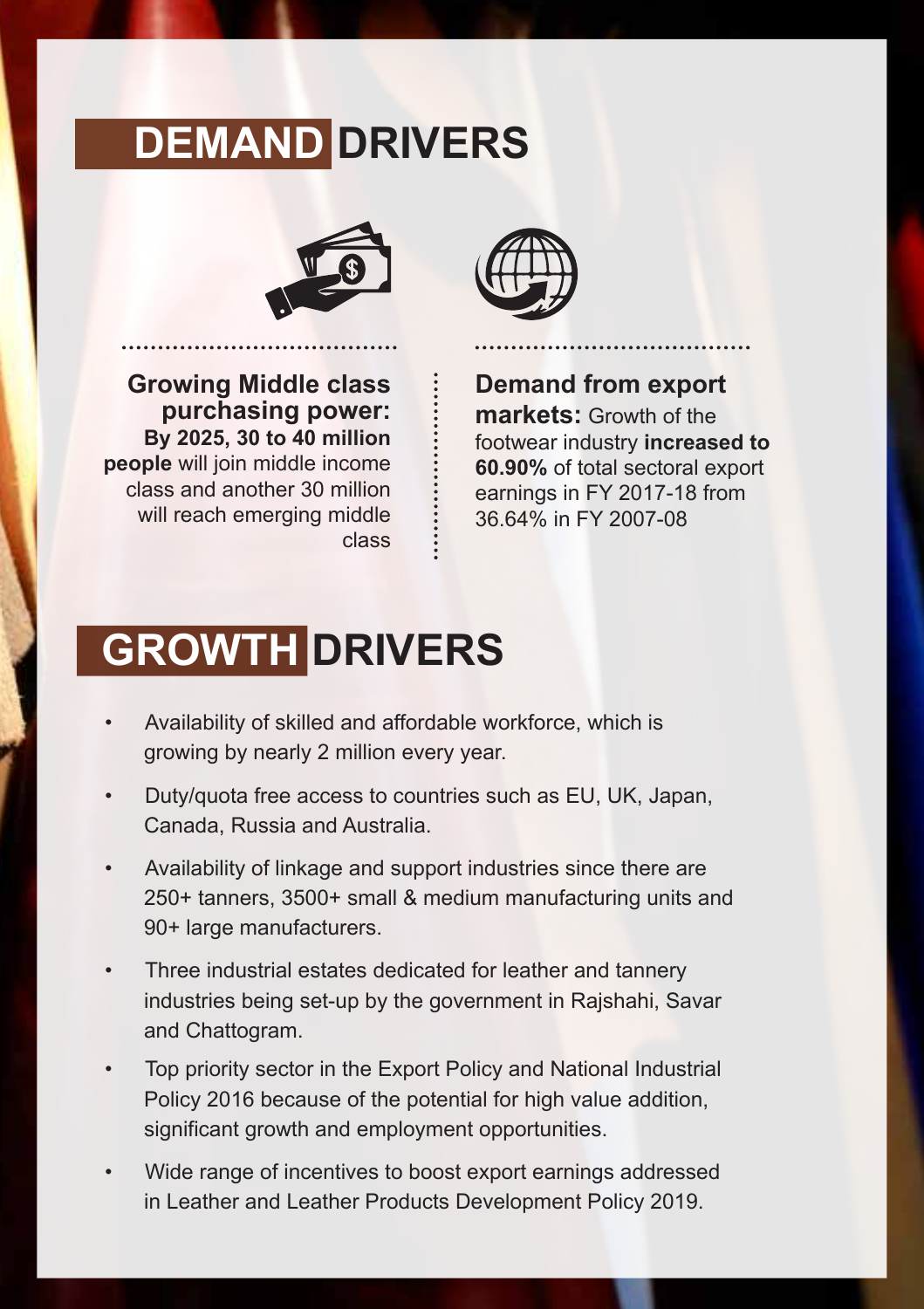#### **SECTOR-SPECIFIC INCENTIVES**

- Reduced Corporate Income Tax (CIT) for 5 to 10 years depending on location.
- Import duty exemption on capital machineries.
- Regulatory/supplementary duty exemption for footwear producer using materials such as tube, pipe, plastic, PVC screen, textile/knitted fabric.

#### **For exporters**

- 50% tax exemption for income derived from export.
- No VAT imposition on export goods.
- Bonded warehousing facility for large import of materials.
- 15% cash incentive on export value of leather goods/footwear, and 5% on crust leather for industries in Savar Estate.